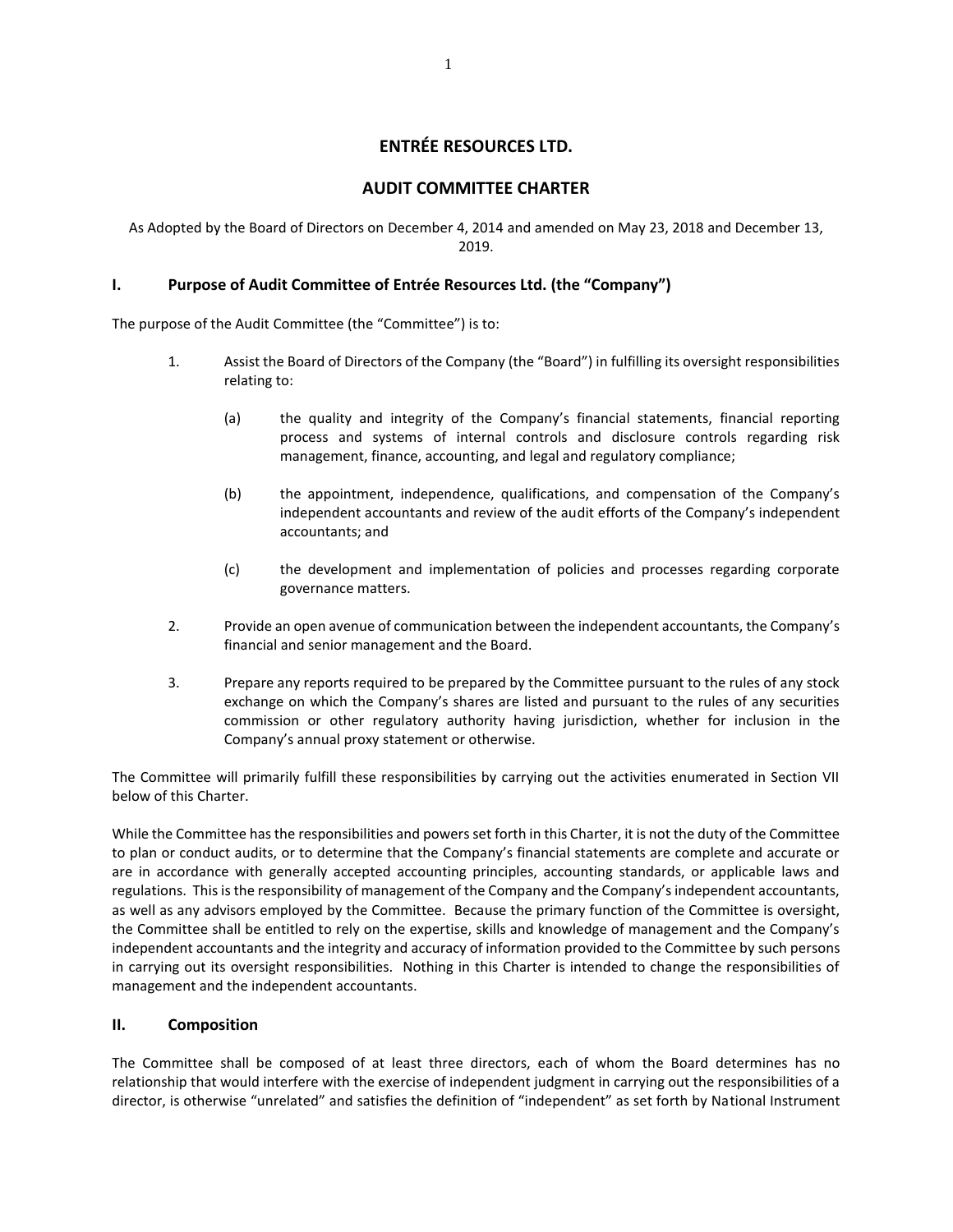52-110 - *Audit Committees* ("NI 52-110") and any other applicable securities laws, rules or requirements of any stock exchange upon which the Company's securities are listed as in effect from time to time.

If the Company's securities are listed on the Toronto Stock Exchange, *each* member of the Audit Committee must serve on the Board and satisfy independence requirements. For the purposes of satisfying the independence requirement, Audit Committee members may not, other than in their capacity as members of the Committee, the Board, or any other committee of the Board (i) accept, directly or indirectly, any consulting, advisory, or other compensatory fee<sup>1</sup> from the Company, or of the Company's subsidiaries; or (ii) be an affiliate of the Company or any of the Company's subsidiaries.

Each Committee member must have no direct or indirect material relationship with the Company. For the purpose of this Charter, a "material relationship" is a relationship which could, in the view of the Board, be reasonably expected to interfere with the exercise of a member's independent judgement.

All members of the Committee must be financially literate, meaning that such member has the ability to read and understand a set of financial statements that present a breadth and level of complexity of accounting issues that are generally comparable to the breadth and complexity of the issues that can reasonably be expected to be raised by the Company's financial statements. One or more members of the Committee shall be, in the judgement of the Board an "audit committee financial expert" as such term is defined by applicable rules and regulations.

If any member of the Committee ceases to be "independent", as defined by the applicable securities laws and exchange requirements for reasons outside that member's reasonable control, that person, with prompt notice to the exchange on which the Company's securities are listed, may remain an audit committee member until the earlier of the next annual meeting of the shareholders or six months from the occurrence of the event that caused the member to no longer be independent.

#### **III. Authority**

 $\overline{a}$ 

The Committee shall have the authority to (i) retain (at the Company's expense) its own legal counsel, accountants and other consultants that the Committee believes, in its sole discretion, are needed to carry out its duties and responsibilities; (ii) conduct investigations that it believes, in its sole discretion, are necessary to carry out its responsibilities; and (iii) take whatever actions that it deems appropriate to foster an internal culture that is committed to maintaining quality financial reporting, sound business risk practices and ethical behaviour within the Company. In addition, the Committee shall have the authority to request any officer, director, employee or consultant of the Company, the Company's outside legal counsel and the independent accountants to meet with the Committee and any of its advisors and to respond to their inquiries. The Committee shall have full access to the books, records and facilities of the Company in carrying out its responsibilities. Finally, the Board shall adopt resolutions which provide for appropriate funding, as determined by the Committee, for (i) services provided by the independent accountants in rendering or issuing an audit report, (ii) services provided by any adviser employed by the Committee which it believes, in its sole discretion, are needed to carry out its duties and responsibilities, or (iii) ordinary administrative expenses of the Committee that are necessary or appropriate in carrying out its duties and responsibilities.

The Committee shall be responsible for establishing procedures for (i) the receipt, retention and treatment of complaints received by the Company regarding accounting, internal accounting controls, or auditing matters and (ii) the confidential, anonymous submissions by employees of the Company regarding questionable accounting or auditing matters.

 $1$  Compensatory fees do not include the receipt of remuneration for acting in his or her capacity as a member of the Board or any Board Committee, or as a part-time chair or vice-chair of the Board or any Board Committee or fixed amounts of compensation under a retirement plan (including deferred compensation) for prior service with the Company (provided, however, that such compensation is not contingent upon continued service to the Company).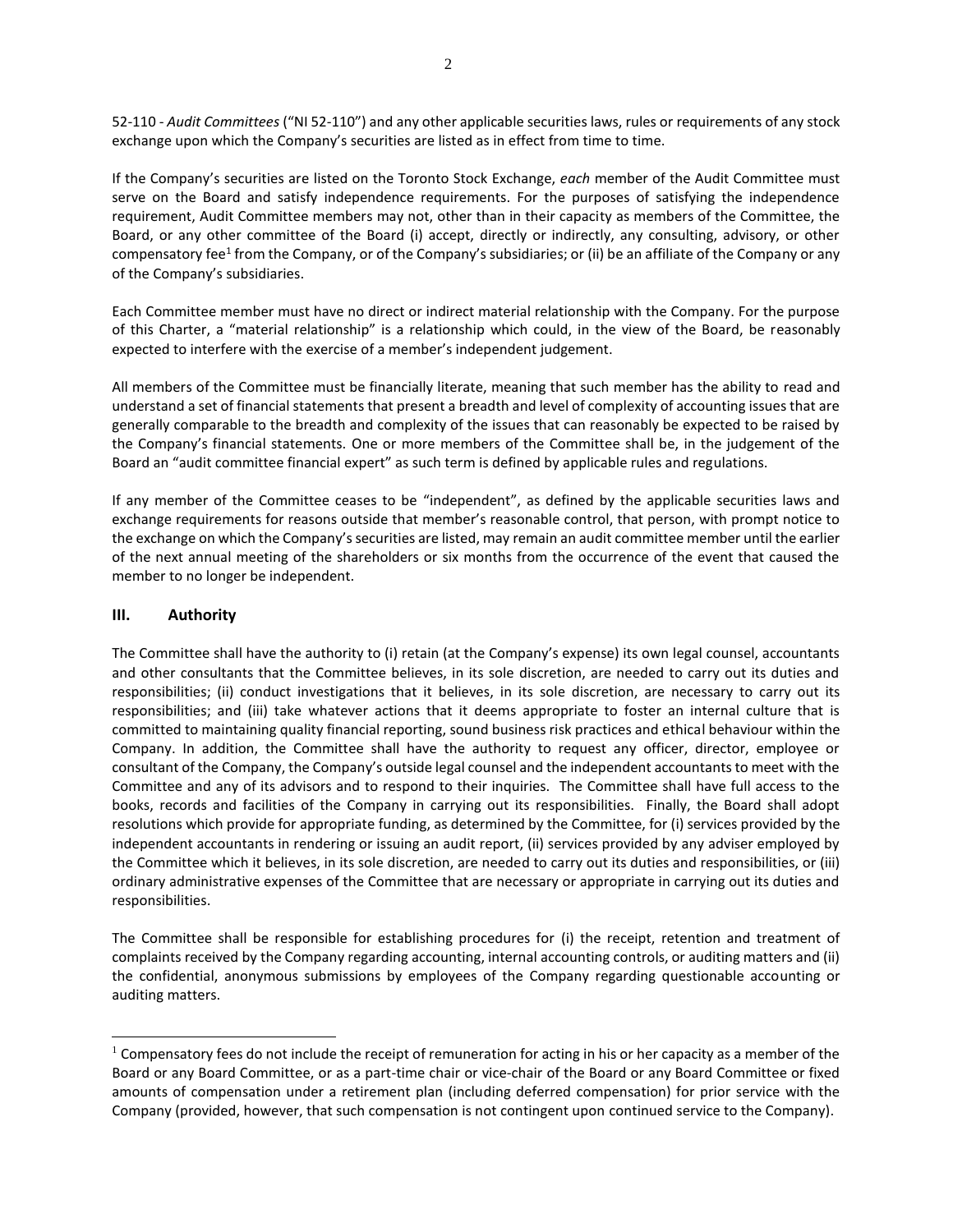The Committee shall review the reports of the Chief Executive Officer and Chief Financial Officer (in connection with their required certifications for the Company's filings with the United States Securities and Exchange Commission) regarding any significant deficiencies or material weaknesses in the design of operation of internal controls and any fraud that involves management or other employees of the Company who have a significant role in managing or implementing the Company's internal controls. During this review, the Committee should evaluate whether the internal control structure, as created and as implemented, provides reasonable assurances that transactions are recorded as necessary to permit the Company's external auditors to reconcile the Company's financial statements in accordance with applicable securities laws.

The Committee, in its capacity as a committee of the Board, is directly responsible for the appointment, compensation, retention and oversight of the work of the independent accountants engaged (including resolution of disagreements between the Company's management and the independent accountants regarding financial reporting) for the purpose of preparing and issuing an audit report or performing other audit, review or attest services for the Company.

The independent accountants shall submit to the Audit Committee annually a formal written statement delineating all relationships between the independent accountants and the Company and its subsidiaries, addressing the nonaudit services provided to the Company or its subsidiaries and the matters set forth in or required by the rules and regulations of all relevant regulatory authorities.

The independent accountants shall submit to the Audit Committee annually a formal written statement of the fees billed for each of the following categories of services rendered by the independent accountants: (i) the audit of the Company's annual financial statements for the most recent fiscal year and any reviews of the financial statements; (ii) information technology consulting services for the most recent fiscal year, in the aggregate and by each service (and separately identifying fees for such services relating to financial information systems design and implementation); and (iii) all other services rendered by the independent accountants for the most recent fiscal years, in the aggregate and by each service.

## **IV. Appointing Members**

The members of the Committee shall be appointed or re-appointed by the Board on an annual basis. Each member of the Committee shall continue to be a member thereof until such member's successor is appointed, unless such member shall resign or be removed by the Board or such member shall cease to be a director of the Company. Where a vacancy occurs at any time in the membership of the Committee, it may be filled by the Board and shall be filled by the Board if the membership of the Committee is less than three directors as a result of the vacancy or the Committee no longer has a member who is an "audit committee financial expert" as a result of the vacancy.

#### **V. Chairperson**

The Board, or in the event of its failure to do so, the members of the Committee, must appoint a Chairperson from the members of the Committee. If the Chairperson of the Committee is not present at any meeting of the Committee, an acting Chairperson for the meeting shall be chosen by majority vote of the Committee from among the members present. In the case of a deadlock on any matter or vote, the Chairperson shall refer the matter to the Board. All requests for information from the Company or the independent accountants shall be made through the Chairperson.

#### **VI. Meetings**

The time and place of meetings of the Committee and the procedure at such meetings shall be determined from time to time by the members thereof provided that: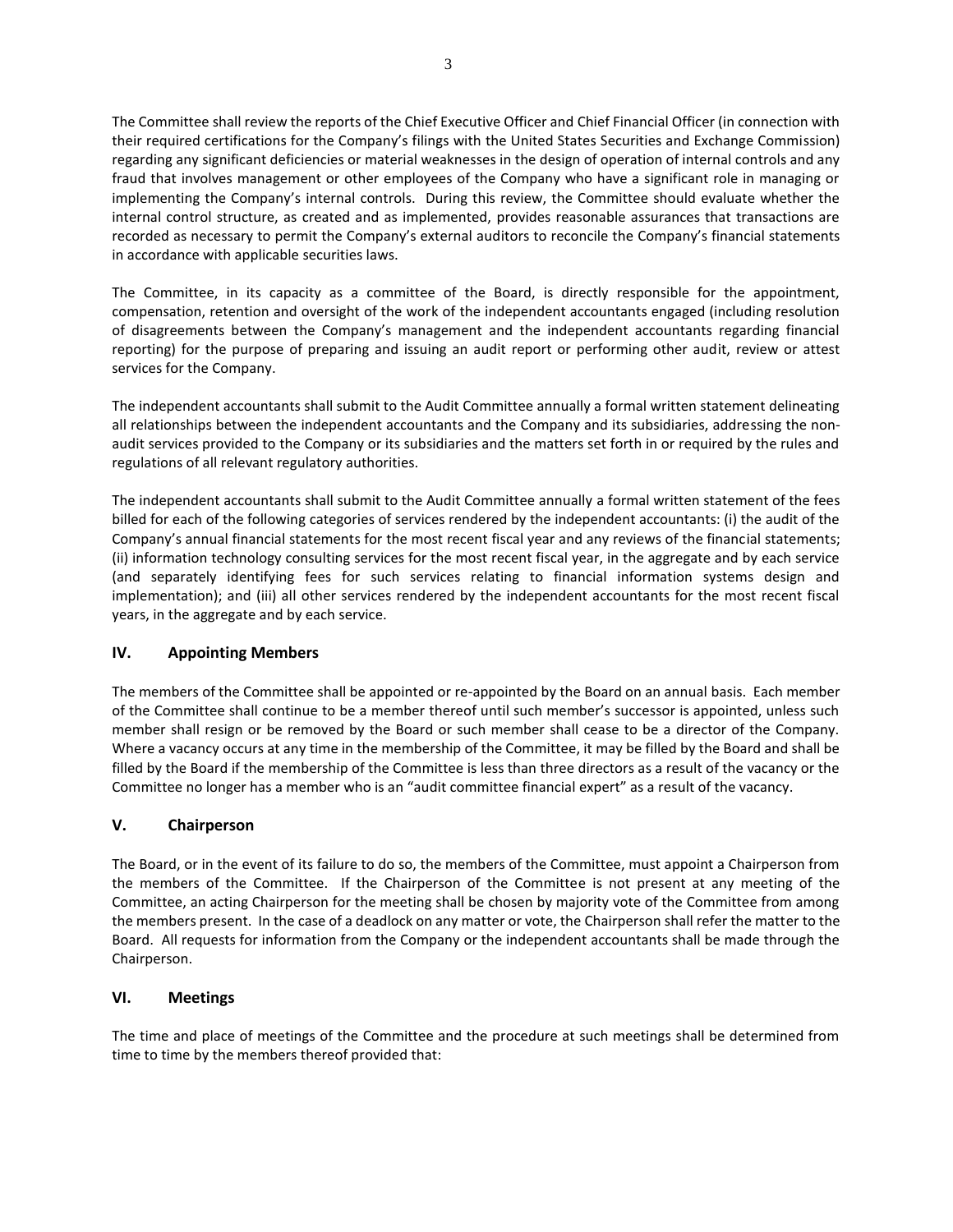- 1. A quorum for meetings shall be two members, present in person or by telephone or other telecommunication device that permit all persons participating in the meeting to speak and hear each other;
- 2. The Committee shall meet at least quarterly (or more frequently as circumstances dictate); and
- 3. Notice of the time and place of every meeting shall be given in writing or facsimile communication to each member of the Committee and the external auditors of the Company at least 48 hours prior to the time of such meeting.

While the Committee is expected to communicate regularly with management, the Committee shall exercise a high degree of independence in establishing its meeting agenda and in carrying out its responsibilities. The Committee shall submit the minutes of all meetings of the Committee to, or discuss the matters discussed at each Committee meeting with, the Board.

#### **VII. Specific Duties**

In meeting its responsibilities, the Committee is expected to:

- 1. Select the independent accountants, considering independence and effectiveness, approve all audit and non-audit services in advance of the provision of such services and the fees and other compensation to be paid to the independent accountants, and oversee the services rendered by the independent accountants (including the resolution of disagreements between management and the independent accountants regarding preparation of financial statements) for the purpose of preparing or issuing an audit report or related work, and the independent accountants shall report directly to the Committee;
- 2. To pre-approve any non-audit services to be provided to the Company by the external auditor and the fees for those services;
- 3. Review the performance of the independent accountants, including the lead partner of the independent accountants, and, in its sole discretion, approve any proposed discharge of the independent accountants when circumstances warrant, and appoint any new independent accountants;
- 4. Periodically review and discuss with the independent accountants all significant relationships the independent accountants have with the Company to determine the independence of the independent accountants, including a review of service fees for audit and non-audit services;
- 5. Review and approve the issuer's hiring policies from time to time regarding partners, employees and former partners and employees of the present and former external auditor of the issuer;
- 6. Inquire of management and the independent accountants and evaluate the effectiveness of the Company's process for assessing significant risks or exposures and the steps management has taken to monitor, control and minimize such risks to the Company. Obtain annually, in writing, the letters of the independent accountants as to the adequacy of such controls;
- 7. Consider, in consultation with the independent accountants, the audit scope and plan of the independent accountants;
- 8. Review with the independent accountants the coordination of audit effort to assure completeness of coverage, and the effective use of audit resources;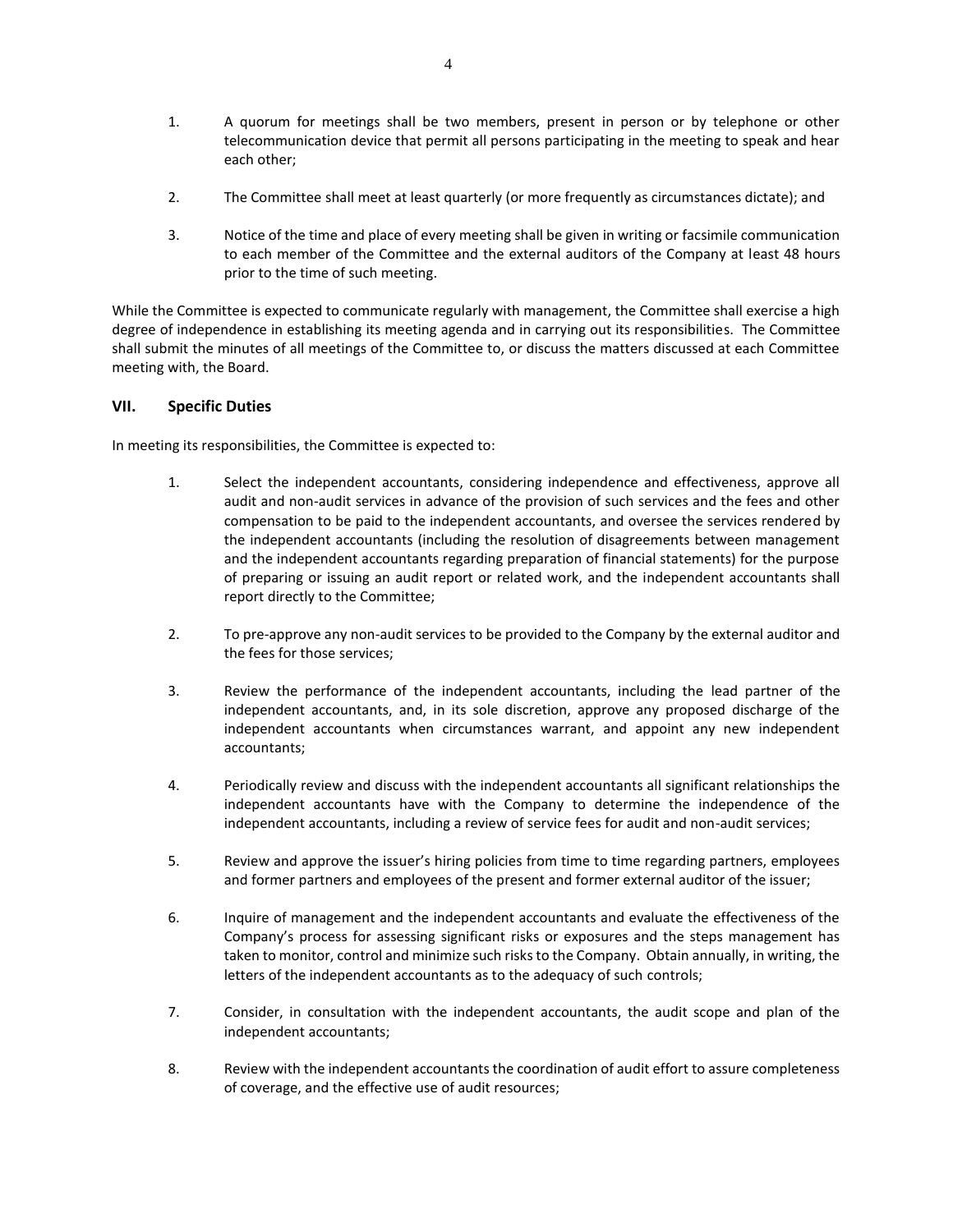- 9. Consider and review with the independent accountants, out of the presence of management:
	- (a) the adequacy of the Company's internal controls and disclosure controls including the adequacy of computerized information systems and security;
	- (b) the truthfulness and accuracy of the Company's financial statements; and
	- (c) any related significant findings and recommendations of the independent accountants together with management's responses thereto;
- 10. Following completion of the annual audit, review with management and the independent accountants:
	- (a) the Company's annual financial statements and related footnotes;
	- (b) the independent accountants' audit of the financial statements and the report thereon;
	- (c) any significant changes required in the independent accountants' audit plan; and
	- (d) other matters related to the conduct of the audit which are to be communicated to the committee under generally accepted auditing standards;
- 11. Following completion of the annual audit, review separately with each of management and the independent accountants any significant difficulties encountered during the course of the audit, including any restrictions on the scope of work or access to required information;
- 12. Establish regular and separate systems of reporting to the Committee by each of management and the independent accountants regarding any significant judgments made in management's preparation of the financial statements and the view of each as to appropriateness of such judgments;
- 13. In consultation with the independent accountants, review any significant disagreement among management and the independent accountants in connection with the preparation of the financial statements, including management's responses;
- 14. Consider and review with management:
	- (a) significant findings during the year and management's responses thereto; and
	- (b) any changes required in the planned scope of their audit plan;
- 15. Review, prior to publication, all filings with regulatory authorities and any other publicly disclosed information containing the Company's financial statements, including Management's Discussion & Analysis, any certification, report, opinion or review rendered by the independent accountants, any press releases announcing earnings (especially the use of "pro forma" or "adjusted" information not prepared in compliance with generally accepted accounting principles) and all financial information and earnings guidance intended to be provided to analysts and the public or to rating agencies, and consider whether the information contained in these documents is consistent with the information contained in the financial statements;
- 16. Facilitate the preparation and inclusion of any report from the Committee or other disclosures as required by applicable laws and regulations in the Company's annual proxy statement or other filings of all regulatory authorities having jurisdiction;